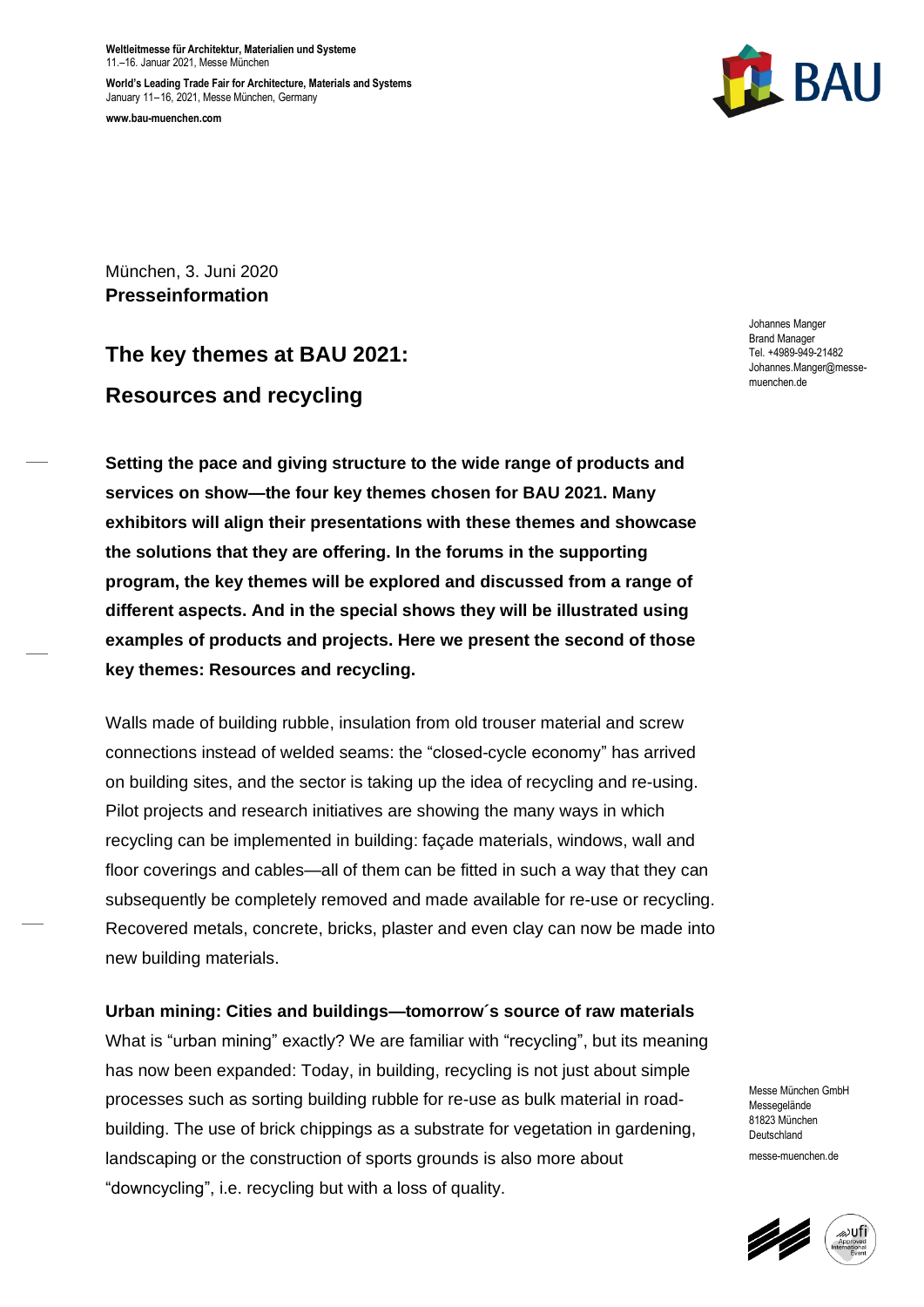

# **Presseinformation** | 3. Juni 2020 | 2/2

However, if the quality of the material recovered is maintained or even improved, then "recycling" becomes "upcycling" and buildings effectively become a warehouse of raw materials for use tomorrow. Buildings that need to be demolished are regarded differently: not as troublesome waste, but as a valuable store of resources. Town planners call this "urban mining". An impressive demonstration of this in practice can be seen in Dübendorf, near Zurich. All the building materials used in the construction of the UMAR (Urban Mining and Recycling Unit) residential module, designed by Werner Sobek in collaboration with Dirk Hebel and Felix Heisel, are 100% re-usable. In fact, many parts came from demolished buildings. What is particularly important in this module, as regards re-usability, is that the materials are not fixed permanently together instead the connecting points are screw- or push-fit, or they are pinned. Which means that when the time comes for this module to be dismantled, it will be much easier to separate and re-use the various materials.

# **Re-use—in R&M and new-build**

In renovation & modernization, too, building materials can be recovered and redeployed in a closed cycle process. This was demonstrated by British architect David Chipperfield in his design for the reconstruction of the Neues Museum in Berlin. He had 350,000 bricks restored and re-used in this project. This historic building material was given a new use, integrated into one of the exhibition halls as exposed brickwork. Bricks and roof tiles are generally well suited for recovery and re-use. In renovation & modernization projects their patina and particular aesthetic are appreciated as a bridge between "old" and "new". The first "European Technical Approval" has now been granted for re-used wall bricks.

Concrete, too, can be re-used in a cost-effective way and thereby also play its part in the closed-cycle economy. There are already many examples of completed projects in which recycled concrete is replacing conventional concrete by up to 45%, as per the current guidelines. Research projects are identifying yet more potential here—up to 100% use of recycled concrete. The trend is very much towards recycling valuable building materials, keeping transport distances short and reducing the amount of waste that goes to landfill.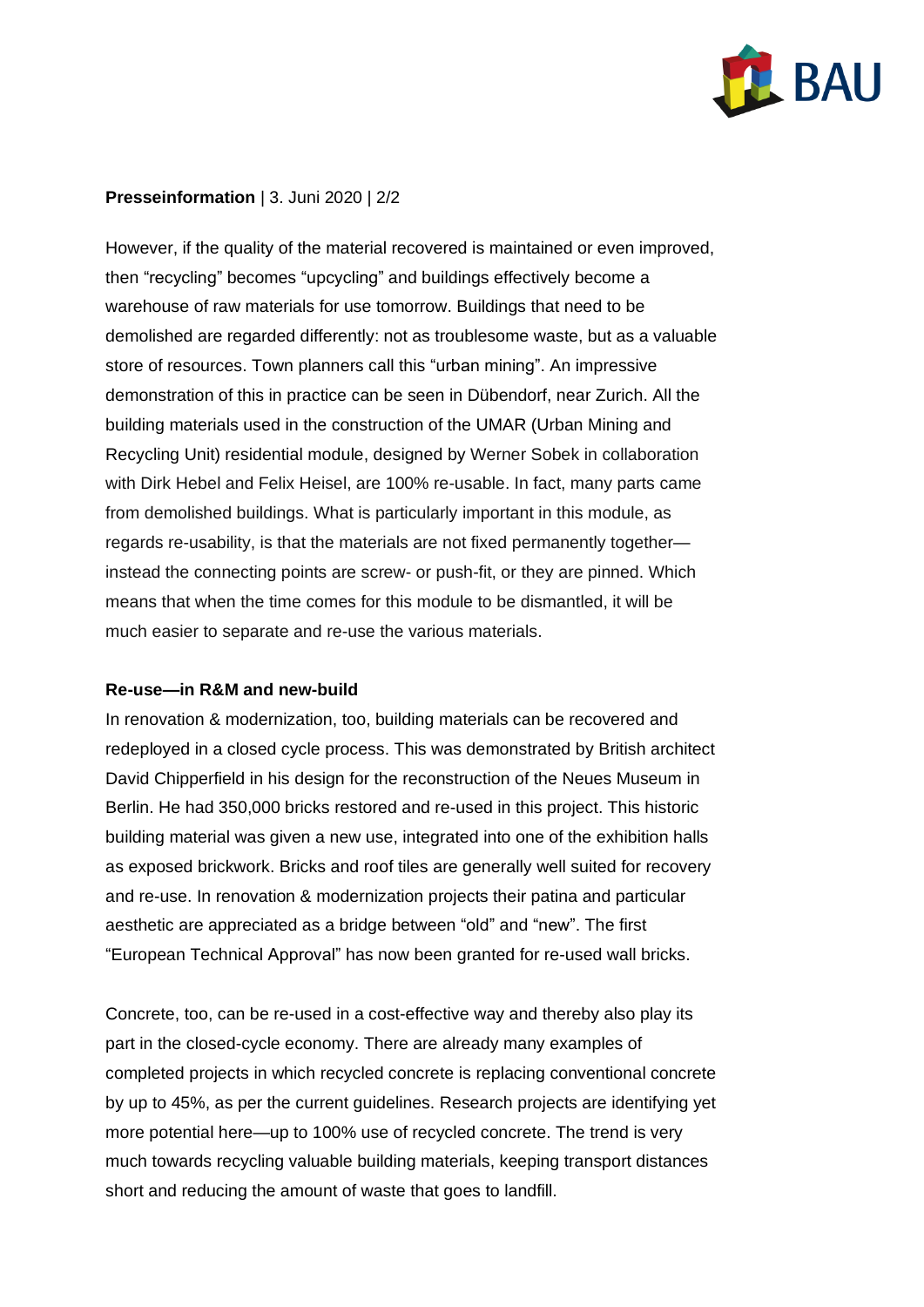

# **Presseinformation** | 3. Juni 2020 | 3/3

Here are just two examples of the use of recycled concrete: The first, in the town of Korbach in Hessen, Germany, the planning bureau agn selectively dismantled a 1970s extension to the town hall, right back to the skeleton frame. Actually on site the recovered materials were separated into their different categories: concrete, bricks, tiles, ceramics. In a regional recycling company, the recovered concrete was further reduced in size and sieved, so that it could finally be mixed with cement and water to create new concrete for building the new part of the town hall extension.

The second example, a model project involving the University of Munich, goes one step further: The buildings on a large, former barracks area are being demolished to create space for a new residential district, a process that will generate 300,000 tons of recovered concrete, tiles and mortar. This material is to be processed on site for re-use in producing recycled concrete. In this instance, the plan is to use 100% recycled concrete—a truly pioneering and progressive example of the closed cycle economy.

A major challenge in the efficient re-use of building rubble is posed by the very small particles, i.e. less than 2 mm in size, that are contained within it. These typically derive from sand-lime bricks, concrete, bricks and plaster. But here, too, there are solutions: In the "BauCycle" project, researchers at various Fraunhofer Institutes have investigated ways of using the finest mineral-based particles from demolition sites and have developed an optical-pneumatic technique for sorting them. This enables the recovery of fine-grained secondary raw materials for reuse in high quality applications.

# **Recycling demands a re-think by all those involved in building**

In view of dwindling resources worldwide (e.g. sand) and the limited capacities of landfill sites for building rubble, it is clear that closed-cycle processes are also cost-effective for the building sector. New approaches, such as the "material passport", which documents the materials used in a building, and puts a value on their re-use, will in future open up new opportunities, even for the financing of